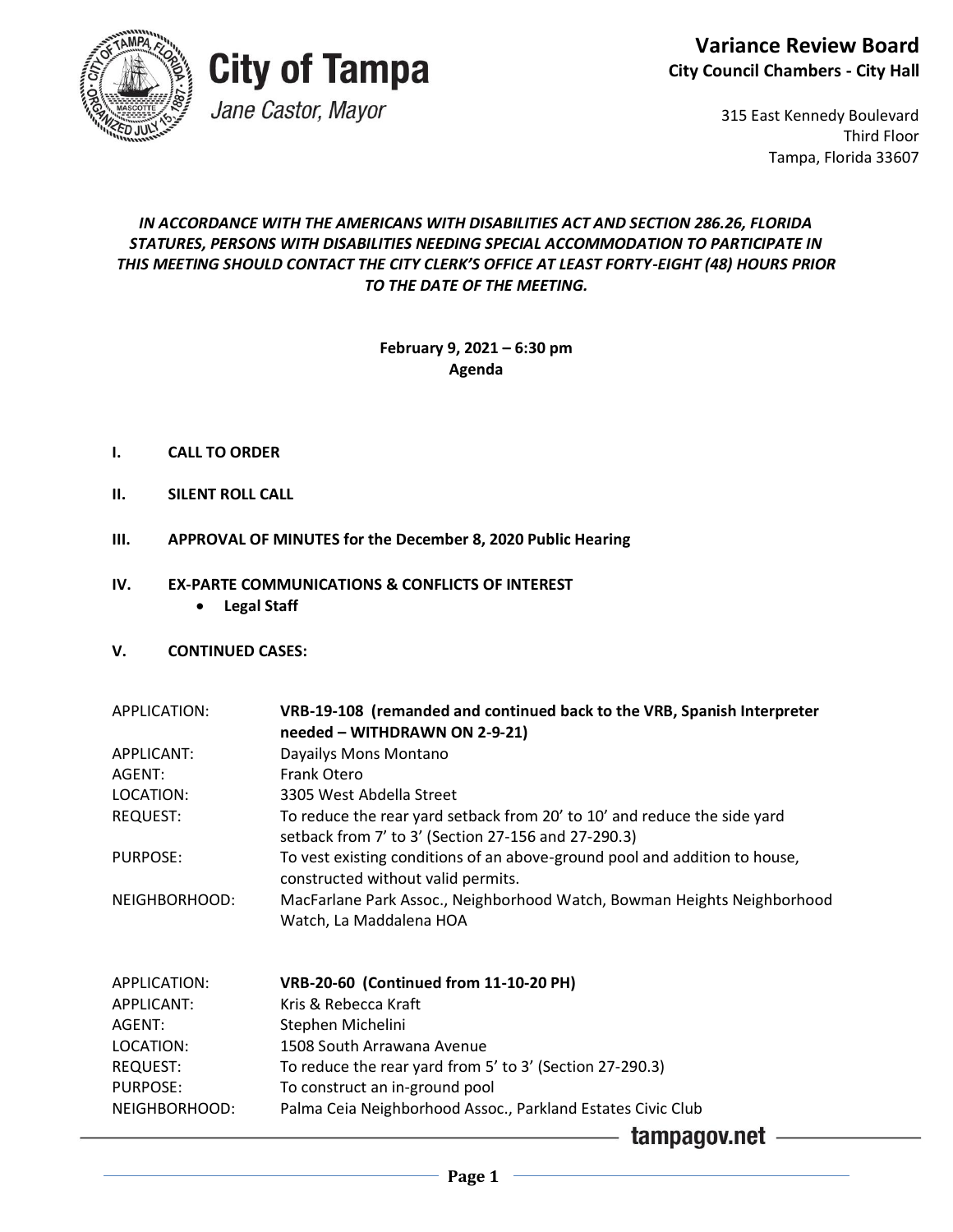

**Variance Review Board City Council Chambers - City Hall**

Jane Castor, Mayor

315 East Kennedy Boulevard Third Floor Tampa, Florida 33607

### **VI. NEW CASES:**

| APPLICATION:<br>APPLICANT: | (payment received as of 12/08/20, no public notice)<br><b>VRB-20-73</b><br>Lonnie Alexander                                                                                                                                                                                                                                           |
|----------------------------|---------------------------------------------------------------------------------------------------------------------------------------------------------------------------------------------------------------------------------------------------------------------------------------------------------------------------------------|
| AGENT:                     | N/A                                                                                                                                                                                                                                                                                                                                   |
| LOCATION:                  | 3304 East Ellicott Street                                                                                                                                                                                                                                                                                                             |
| <b>REQUEST:</b>            | To remove 46" Grand Tree. (Section 27-284.3.1)                                                                                                                                                                                                                                                                                        |
| <b>PURPOSE:</b>            | To construct a new single family residence                                                                                                                                                                                                                                                                                            |
| NEIGHBORHOOD:              | East Tampa Business & Civic                                                                                                                                                                                                                                                                                                           |
| APPLICATION:               | <b>VRB-21-03</b>                                                                                                                                                                                                                                                                                                                      |
| <b>APPLICANT:</b>          | Egypt Shrine Holding Corporation, Inc.                                                                                                                                                                                                                                                                                                |
| AGENT:                     | James Ullery/LEDtampa                                                                                                                                                                                                                                                                                                                 |
| LOCATION:                  | 5099 East Washington Avenue                                                                                                                                                                                                                                                                                                           |
| <b>REQUEST:</b>            | 1. To allow additional building sign square footage from 350 SF to 518.16 SF of<br>building signage, with 91.83 SF sign on the north elevation and 426.31 SF on the<br>south elevation (Sec. 27-289.4). 2. To allow a free standing sign, with a LED<br>electronic message center, along a local street right-of-way. (Sec. 27-289.4) |
| <b>PURPOSE:</b>            | To install 2 building signs and 1 free standing sign                                                                                                                                                                                                                                                                                  |
| NEIGHBORHOOD:              | None                                                                                                                                                                                                                                                                                                                                  |
| APPLICATION:               | <b>VRB-21-09</b><br>(request to be moved to 4-13-21 PH)                                                                                                                                                                                                                                                                               |
| APPLICANT:                 | Kyle Radenberg                                                                                                                                                                                                                                                                                                                        |
| AGENT:                     | John Schmitt                                                                                                                                                                                                                                                                                                                          |
| LOCATION:                  | 3911 W. Bay Court Ave.                                                                                                                                                                                                                                                                                                                |
| <b>REQUEST:</b>            | Front setback to be allowed at 21.07"                                                                                                                                                                                                                                                                                                 |
| PURPOSE:                   | Extend the front porch by 6"                                                                                                                                                                                                                                                                                                          |
| NEIGHBORHOOD:              | FairOaks, Manhattan Manor Neighborhood Assoc.                                                                                                                                                                                                                                                                                         |
|                            |                                                                                                                                                                                                                                                                                                                                       |
| APPLICATION:<br>APPLICANT: | <b>VRB-21-14</b><br>(Mis-noticed, wrong date on notice letter)<br>Anita Williams Et Al                                                                                                                                                                                                                                                |
| AGENT:                     | Anita Williams Et Al                                                                                                                                                                                                                                                                                                                  |
| LOCATION:                  | 3116 W Paxton Ave                                                                                                                                                                                                                                                                                                                     |
| <b>REQUEST:</b>            | Reduce front setback from 30.5' to 11.1'                                                                                                                                                                                                                                                                                              |
|                            |                                                                                                                                                                                                                                                                                                                                       |
|                            | Increase square footage from 900 to 1200                                                                                                                                                                                                                                                                                              |

PURPOSE: 3 car garage and boat garage

NEIGHBORHOOD: Interbay - South of Gandy Civic Assoc.

- tampagov.net -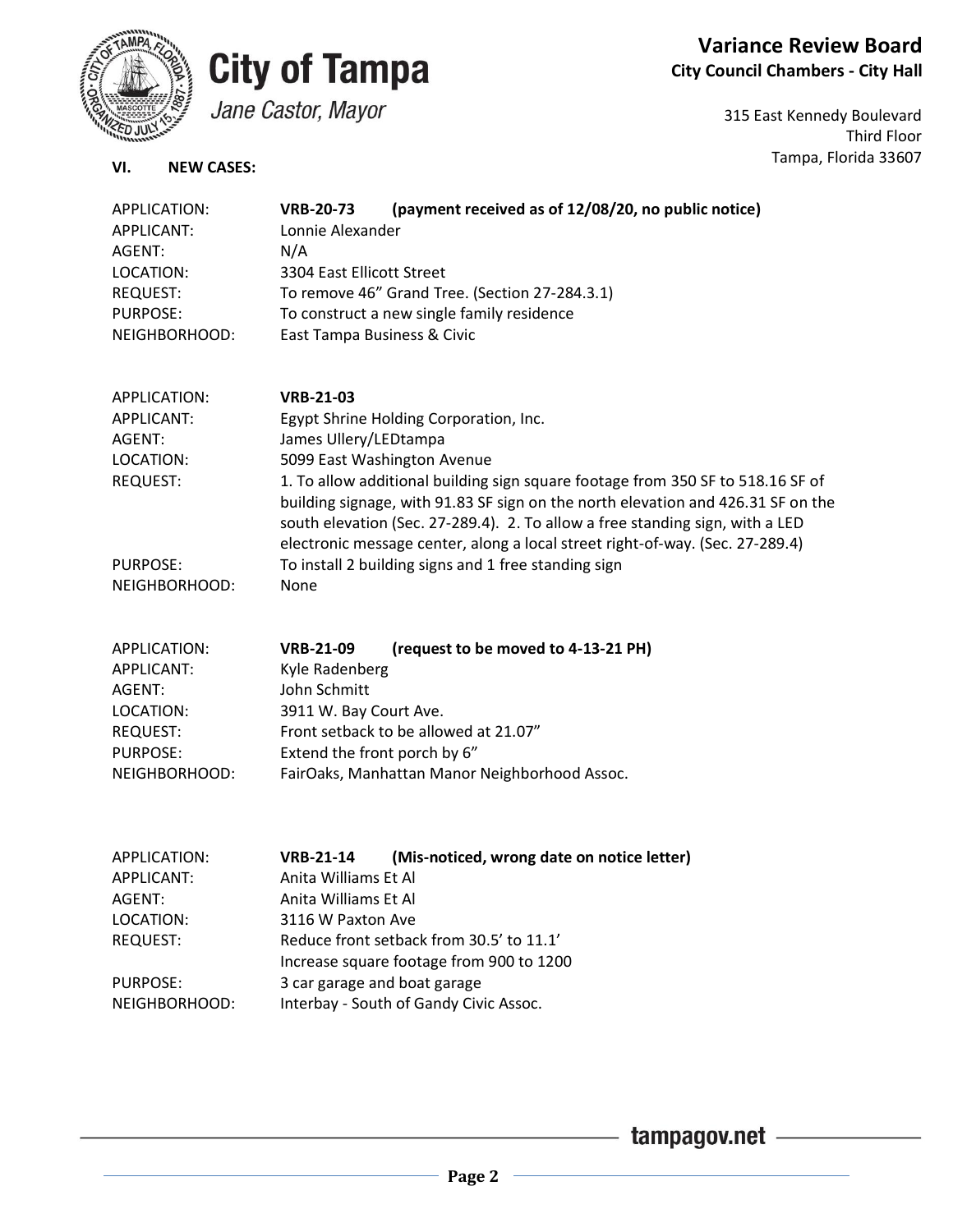

Jane Castor, Mayor

| APPLICATION:<br>APPLICANT:<br>AGENT:<br>LOCATION:<br><b>REQUEST:</b><br>PURPOSE:<br>NEIGHBORHOOD:               | (Mis-notice, no notice documents submitted)<br><b>VRB-21-15</b><br>Dagmar Venerare LLC<br>Mark A Johnston II<br>2812 W Gandy Blvd<br>Removal of a 34" Grand Oak Tree<br>Expand parking lot and increase stalls<br>Ballast Point Neighborhood Assoc., Keep Bayshore Beautiful, 345 Bayshore<br>Condo Assoc., Parkland Estates Civic Club, Bayshore Beautiful Neighborhood<br>Assoc. |
|-----------------------------------------------------------------------------------------------------------------|------------------------------------------------------------------------------------------------------------------------------------------------------------------------------------------------------------------------------------------------------------------------------------------------------------------------------------------------------------------------------------|
| APPLICATION:<br>APPLICANT:<br>AGENT:<br>LOCATION:<br><b>REQUEST:</b><br>PURPOSE:<br>NEIGHBORHOOD:               | <b>VRB-21-16</b><br>Christopher and Sarah Redstone<br>Raymond Clites III<br>2906 W Aquilla St<br>Reduce the side setback from 7' to 2'<br>New construction<br>Palma Ceia Neighborhood Assoc., Parkland Estates Civic Club                                                                                                                                                          |
| APPLICATION:<br><b>APPLICANT:</b><br>AGENT:<br>LOCATION:<br><b>REQUEST:</b><br><b>PURPOSE:</b><br>NEIGHBORHOOD: | (Special Use denied, requests 4/13/21 public hearing)<br><b>VRB-21-17</b><br>Thayne Swenson, III<br><b>Chris McNeal</b><br>6661 N 24th St<br>Removal of 5 Grand trees<br>Construct a multi-family workforce housing apartment complex<br>Seminole Heights East Neighborhood Assoc., Business Guild of Seminole Heights                                                             |
| APPLICATION:<br>APPLICANT:<br>AGENT:<br>LOCATION:<br><b>REQUEST:</b><br><b>PURPOSE:</b><br>NEIGHBORHOOD:        | (No fee paid, no notice document submitted)<br><b>VRB-21-18</b><br>Jerry Garza<br>Jerry Garza<br>3403 E 10th Ave<br>Variance in setbacks<br>Remodel<br>East Ybor Historic & Civic Assoc.                                                                                                                                                                                           |
| APPLICATION:<br><b>APPLICANT:</b><br>AGENT:<br>LOCATION:<br><b>REQUEST:</b><br>PURPOSE:<br>NEIGHBORHOOD:        | <b>VRB-21-19</b><br>Andrew Goulish<br>Andrew Goulish<br>119 Biscayne Ave<br>Increase height from 15' to 27'<br>To construct a two story accessory structure including living areas, screened<br>patio and a bathroom to be used as pool house.<br>Davis Islands Civic Assoc.<br>tampagov.net                                                                                       |

- Page  $3$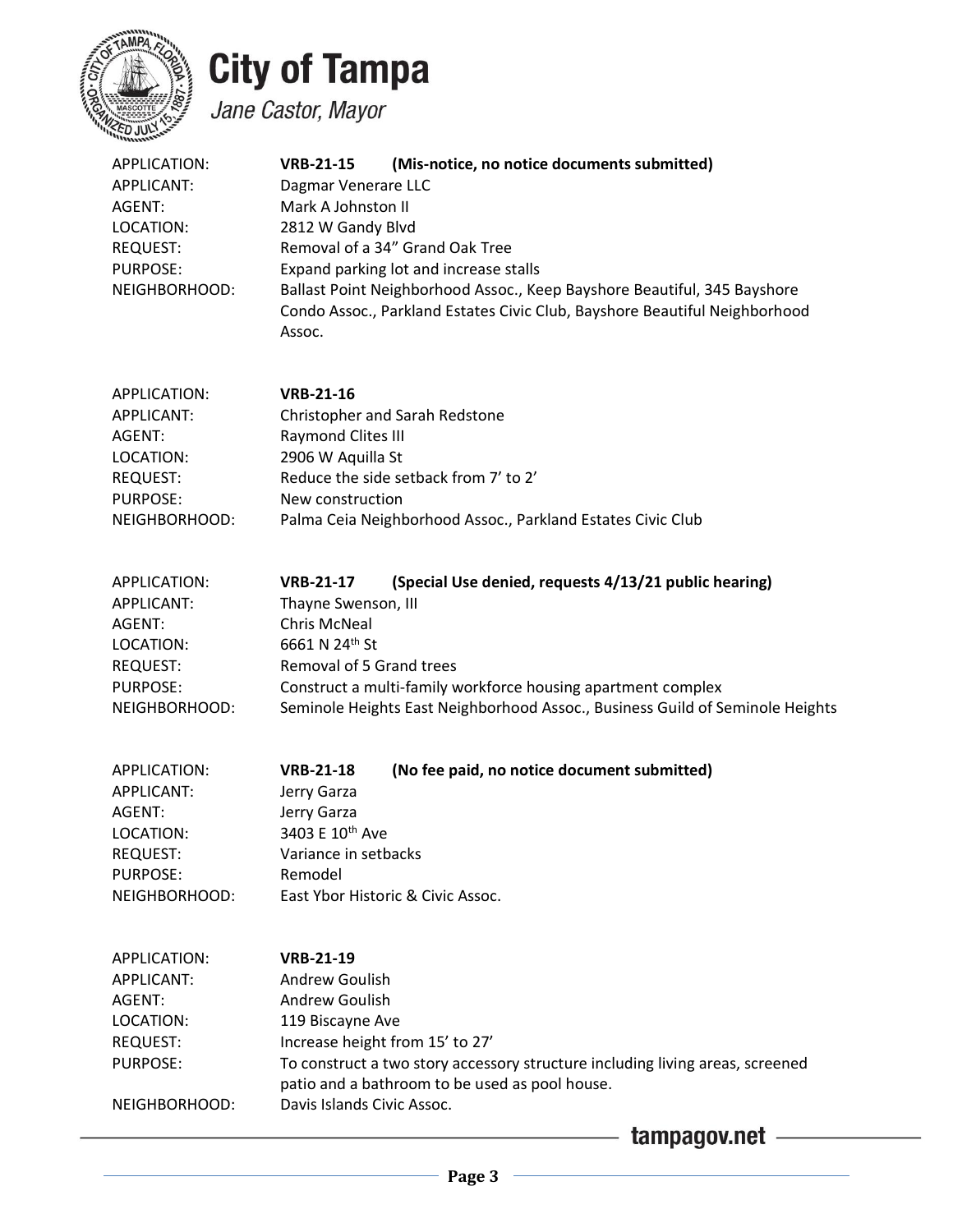

### **City of Tampa** Jane Castor, Mayor

315 East Kennedy Boulevard Third Floor Florida 33607

| APPLICATION:               | <b>VRB-21-20</b>                                                                                                                                                                                                                            | Tampa, I |
|----------------------------|---------------------------------------------------------------------------------------------------------------------------------------------------------------------------------------------------------------------------------------------|----------|
| APPLICANT:                 | Amy E. Joiner                                                                                                                                                                                                                               |          |
| AGENT:                     | Garrett Gilkey                                                                                                                                                                                                                              |          |
| LOCATION:                  | 410 W Frances Ave                                                                                                                                                                                                                           |          |
| <b>REQUEST:</b>            | Reduce the rear yard setback from 15' to 3' and to reduce the West side yard<br>setback from 7' to 3', with alley access.                                                                                                                   |          |
| <b>PURPOSE:</b>            | Build a new detached one-story accessory dwelling unit with 2 new parking<br>spaces.                                                                                                                                                        |          |
| NEIGHBORHOOD:              | Tampa Heights Civic Assoc. Inc., Tampa Heights Civic Assoc., One Laurel Place,<br>THCA Land Use Committee, One Laurel Place Condo Assoc., Business Guild of<br>Seminole Heights, Tampa Heights Civic Assoc., Riverside Heights Civic Assoc. |          |
| APPLICATION:<br>APPLICANT: | <b>VRB-21-21</b><br><b>Blake Frazier</b>                                                                                                                                                                                                    |          |

| AGENT:        | <b>Blake Frazier</b>                                                 |
|---------------|----------------------------------------------------------------------|
| LOCATION:     | 1209 E 25th Ave                                                      |
| REQUEST:      | Remove 37" live oak tree                                             |
| PURPOSE:      | New construction of single family home                               |
| NEIGHBORHOOD: | VM Ybor Neighborhood Assoc. & Crimewatch, Business Guild of Seminole |
|               | Heights, Sycamore Engineering Inc., VM Ybor Neighborhood Assoc.      |

| APPLICATION:  | <b>VRB-21-22</b>                                                               |
|---------------|--------------------------------------------------------------------------------|
| APPLICANT:    | <b>Russell Jeff Miller</b>                                                     |
| AGENT:        | <b>Russell Jeff Miller</b>                                                     |
| LOCATION:     | 113 S Glen Ave                                                                 |
| REQUEST:      | Reduce side setbacks from 7 ft to 5 ft                                         |
| PURPOSE:      | New master suite                                                               |
| NEIGHBORHOOD: | Gray Gables Neighborhood Assoc. Inc., Cardno ATC, Parkland Estates Civic Club, |
|               | Inc.                                                                           |

#### VII. ADJOURNMENT \*\*\*\*\*\*\*\*\*\*\*\*\*\*\*\*\*\*\*\*\*\*\*\*\*\*\*\*\*\*\*\*\*\*\*\*\*\*\*\*\*\*\*\*\*\*\*\*\*\*\*\*\*\*\*\*\*\*\*\*\*\*\*\*\*\*\*\*\*\*\*\*\*\*\*\*\*\*\*\*\*\*\*\*\*

The VRB meets the second Tuesday of the month at 6:30pm to hear and decide variance requests for zoning, tree and landscape, and sign issues.

Replays are on Tuesdays at 6:30pm. City of Tampa Television is Channel 15 on the Frontier FIOS system and Channel 640 on Spectrum.

### **To obtain a DVD copy of a CTTV program, call or submit your request online to:**

- tampagov.net -